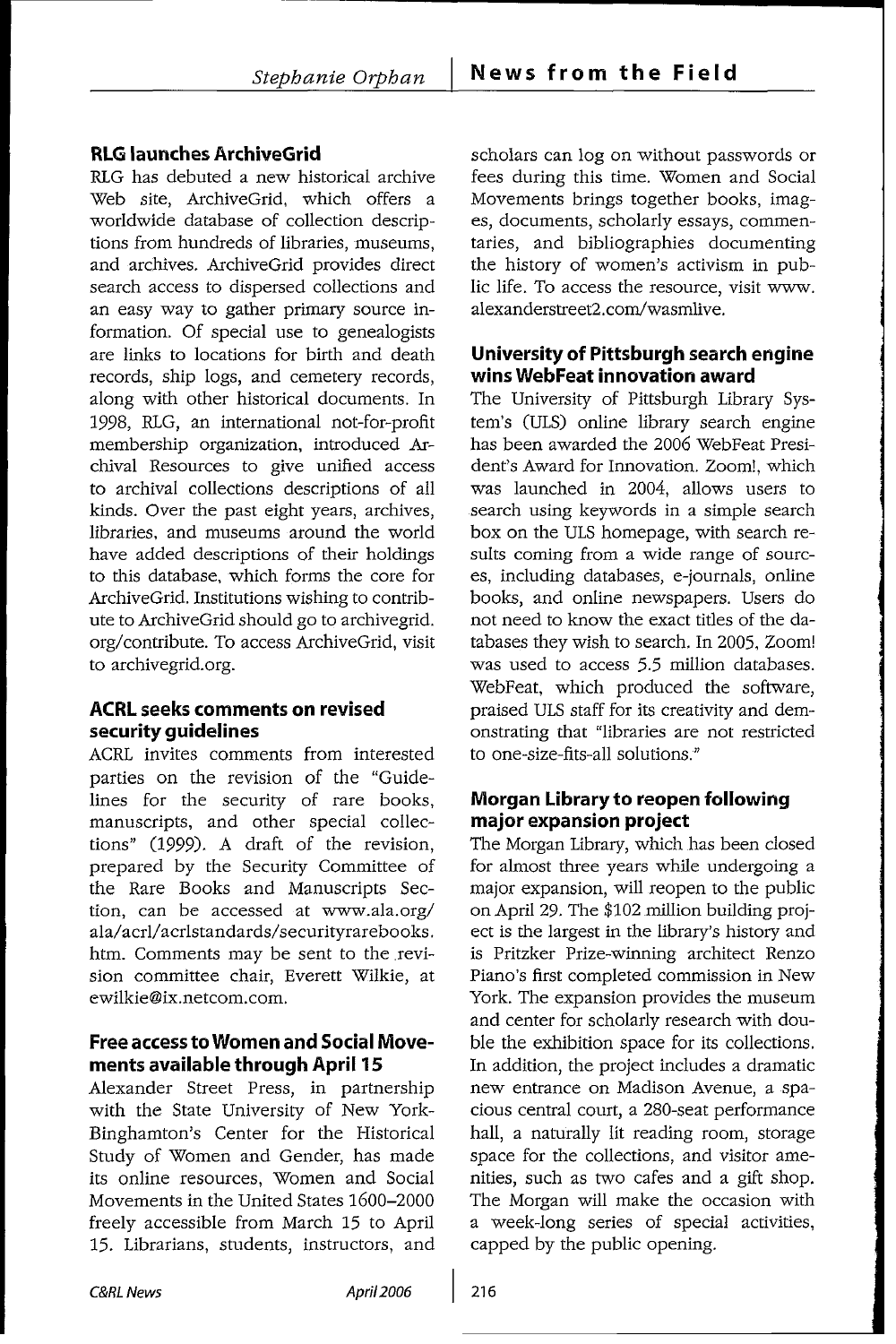## Blackwell introduces online reviews journals in the humanities

Blackwell Publishing has launched a series of new online reviews journals designed for researchers, students, and teaching faculty in the humanities. *History Compass, Literature Compass,* and *Philosophy Compass* are available and will be joined by six additional tides over the next two years. Each Compass journal publishes 100 peerreviewed survey articles from across its discipline each year. The articles provide overviews of current research in the field and fresh thinking on key issues. Information about the journals is available at www. blackwell-compass.com.

## Webcast of University of Michigan digitization symposium available

On March 10 and 11, the University of Michigan University Library and the U.S. National Commission on Libraries and Information Science cosponsored a symposium entitled "Scholarship and Libraries in Transition: A Dialogue about the Impacts of Mass Digitization." The five panel discussions and four keynote speakers discussed the transformative issues and implications that emerge from mass digitization initiatives. More than 500 onsite attendees and 150 Webcast viewers participated in discussions about the challenges and opportunities of mass digitization initiatives. A full list of presenters and the Webcast (in Real-Media and Windows Media Player formats) is available at www.lib.umich.edu/mdp /symposium.

#### St. Olaf and Carleton College libraries file one-millionth entry

St. Olaf and Carleton College's libraries are celebrating the entry of the one-millionth bibliographic record into their joint catalog, the Bridge. The milestone was made possible by the colleges' 2004 merger of their separate catalogs, through a grant from the Mellon Foundation. The joint catalog gives students and faculty quick access to resources from both institutions and allows the libraries to collaborate on collection development. The millionth record was an electronic document from the National Renewable Energy Laboratory tided "Facility Microgrids."

## **EBSCO** announces live integration of **SUSHI**

EBSCO has announced that SUSHI (standardized usage statistics harvesting initiative) is now in production within EBSCOhost Electronic Journals Service (EJS). As a result, customers of Innovative's Millennium platform will be able to automate the transfer of journal usage data from EJS for use within Millennium's ERM module. SUSHI builds on the work of Project Counter by allowing completely automated request and delivery of COUNTER reports. SUSHI will be released by NISO (National Information Standards Organization) as a draft standard for trial use in 2006.

## Community of Scholars available through **CSA**

The Community of Scholars database, which provides direct access to more than 1 million active researchers working in more than 200 disciplines in 8 countries, is now available through the **CSA** platform. Searches in the database provide exposure to the community currently studying a topic of interest,

# *C&RL* News seeks Job of a Lifetime editor

*C&RL News is looking for a new editor for* its "Job of a Lifetime" column, which features interviews with librarians in innovative and unusual positions in academic and research librarianship. The editor may conduct interviews him- or herself or coordinate interviews of librarians by colleagues and associates.The column is expected to run three-to-four times a year, be 1,000 words in length, and include a photograph of the interviewee.

If you would like to apply, send an e-mail or letter outlining your interest and experience and a sample interview by May 10 to: Stephanie Orphan, *C&RL News,* 50 E.Huron St., Chicago,IL 60611, e-mail: sorphan@ala.org.

Selected applicants will be invited to discuss their ideas with the *C&RL* News Editorial Board over the phone or in person at Annual Conference, New Orleans.

ومتعاونهم ومناومة وموجودهم والمراد

*April2006*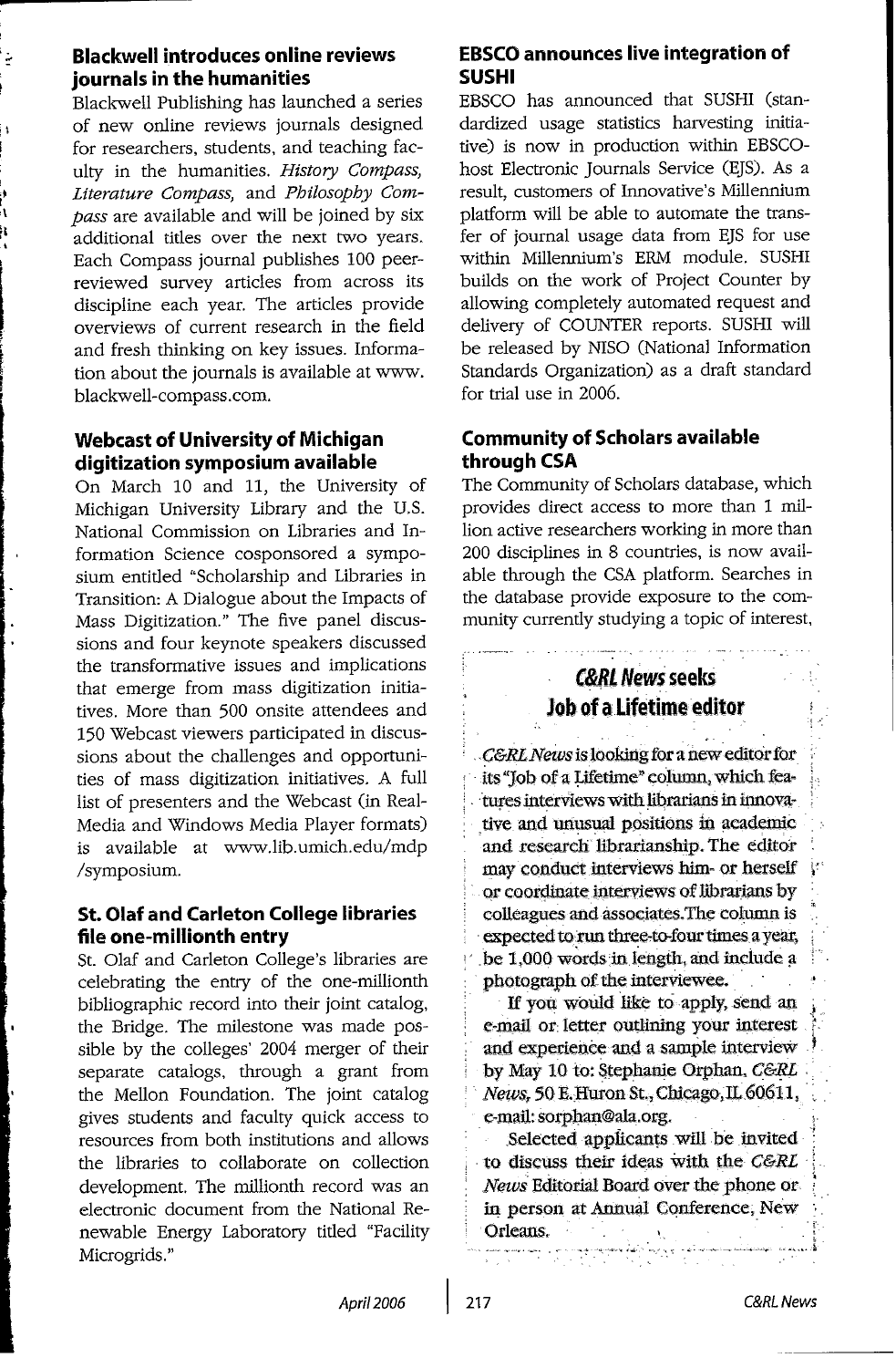and users are directly connected to a comprehensive, richly linked guide to scholars reflecting the community behind the content. **CSA** specializes in publishing and distributing in print and electronically 100 bibliographic and fulltext databases and journals in four primary editorial areas: natural sciences, social sciences, arts and humanities, and technology.

#### Columbia University launches "Notable New Yorkers" site

The Columbia University Libraries Oral History Research Office and the Libraries' Digital Program Division have launched "Notable New Yorkers," an innovative Web site with new and unpublished source material on ten key figures in publishing, politics, philanthropy, and the cultural life of New York City. The site offers digital audio recordings and transcripts of interviews drawn from the collections of the Libraries' Oral History Office. Each oral history is accompanied by three background essays and a briefer methodological introduction. The site is available at www.columbia.edu/cu/lweb /digital/collections/nny/. $\mathcal{P}2$ 



**I**

ACRL participated in a joint program with REFORMA, the National Association to Promote Library and Information Services to Latinos and the Spanish-Speaking, at Catholic University in February. The purpose of the program was to talk about academic librarianship to LIS students from Catholic University and University of Maryland. Speakers were, front row (1-r), Camila Alire (ACRL president and dean of University Libraries, University of New Mexico), Johnnieque Love (coordinator of personnel programs, University of Maryland Libraries); back row (1-r), Mario Ascencio (treasurer, REFORMA DC Metro Chapter and visual arts liaison librarian, George Mason University), Laura Maldonado (president, REFORMA DC Metro Chapter and reference and instruction librarian, George Washington University), Jack Siggins (university librarian, George Washington University).

## ACRL National Conference paper, panel, workshop, and preconference proposals due May **10, 2006**

Proposal submissions for contributed paper, panel session, workshop, and preconferences for the ACRL 13th National Conference,"Sailing into the Future-Charting Our Destiny," are due May 10, 2006. The ACRL 13th National Conference will be held in Baltimore, March 29-April 1, 2007, and offers a forum for an exciting and energizing exchange of ideas on research, practices, developments, and visions in the field of academic and research librarianship.

Submitters are encouraged to investigate the issues and topics described as part of the conference tracks and themes, and to think about both the future for academic librarianship and the practices that will help librarians get there. Conference track and theme descriptions are available at www.ala.org/ala/acrl/acrlevents/baltimore /program07/trackdescriptions,htm.

The complete Call for Participation is online at www.ala.org/ala/acrl /acrlevents/baltimore/program07 /program07.htm. Proposals must be submitted via the online proposal form, available at www.eshow2000.com/acrl/2007 /program\_proposal\_submission.cfm.

Questions about the Call for Presentation should be directed to msutton@ala.org, (312) 280-2522. Complete details about the Baltimore conference are online at www. acrl.org/baltimore,